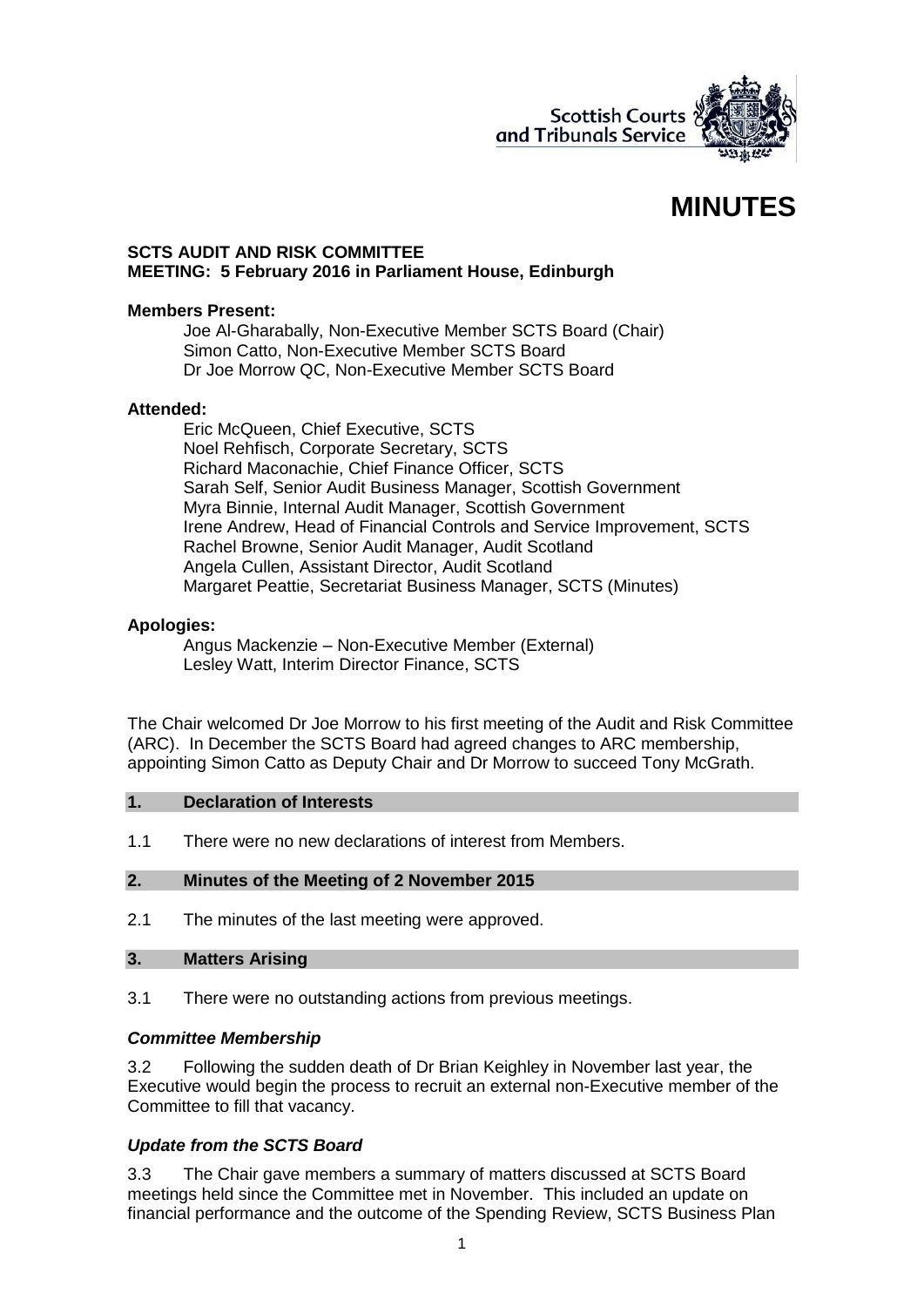development, the review of Committee structure and consideration of the Report *Evidence and Procedure Review – further considerations*. Minutes of the Board meetings were available on the SCTS website.

## **4. Internal Audit Update (SCTS/ARC/Feb16/02 and SCTS/ARC/Feb16/03)**

## *Progress Report*

4.1 Internal Audit reported on progress against the main audit reviews in the Audit Plan for 2015-16. It was noted that the final report on the Fines Collection Systems had been completed but had not been circulated to the Committee. The Executive would follow this up and circulate the Report.

### *Action: Irene Andrew to circulate copies of the final report on the Fines Collection Systems audit to Committee members.*

4.2 Fieldwork on the review of Programme and Change Management had been completed and emerging findings had been discussed with Noel Rehfisch. A draft report was in preparation and would be submitted before the next ARC meeting.

4.3 Following discussions between the Executive and Internal Audit it had been agreed that it would be both productive and worthwhile to defer the Facilities Management Contract audit until April/May 2016. This would align the review more closely with the planned activity of the procurement exercise, which would produce a more useful audit output. The report would be submitted in August allowing sufficient time for any recommendations to be acted upon as part of the procurement process. Internal Audit, in conjunction with the Chief Financial Officer (CFO), would provide the Committee with an update on its progress at the April meeting. As a result and with the agreement of those involved, planning was underway for the Mental Health Tribunal Finance audit and Terms of Reference were in draft.

### *Action: Internal Audit to provide an update for the April meeting on progress made on the Facilities Management Contract audit.*

4.4 Dr Morrow noted that until such time as those Tribunals administered by SCTS were fully incorporated into the new structure, Presidents of devolved Tribunals still had a statutory duty to make an Annual Report to Parliament. During this period of transition and until those Tribunals come under the Lord President's overarching responsibility, Internal Audit would ensure that, for any reviews where there is an impact on Tribunals, Tribunal Presidents are appropriately informed on annual reporting matters. Operational oversight would rest with the Executive.

### *Internal Audit Strategic Review*

4.5 Internal Audit presented a summary of its independent strategic review outlining the key areas for improvement and a summary of key findings and recommendations. The Chair asked that he be provided with a copy of the full report.

## *Action: Internal Audit to provide the Chair with a copy of the Report on the Strategic Review of the Scottish Government's Internal Audit Directorate.*

4.6 A recruitment process was underway for a Director level appointment to the post of Head of Internal Audit. It was hoped to have this post filled in June. The structure and resourcing of the Internal Audit team would be addressed to bring in more specialist skills, given the changing risk profile; particularly in relation to IT, cyber security, digital innovation and project and change management. The Scottish Government Audit and Risk Committee will receive regular updates on the detailed action plan being developed to address the recommendations in the report and the ARC would be kept informed on those outputs.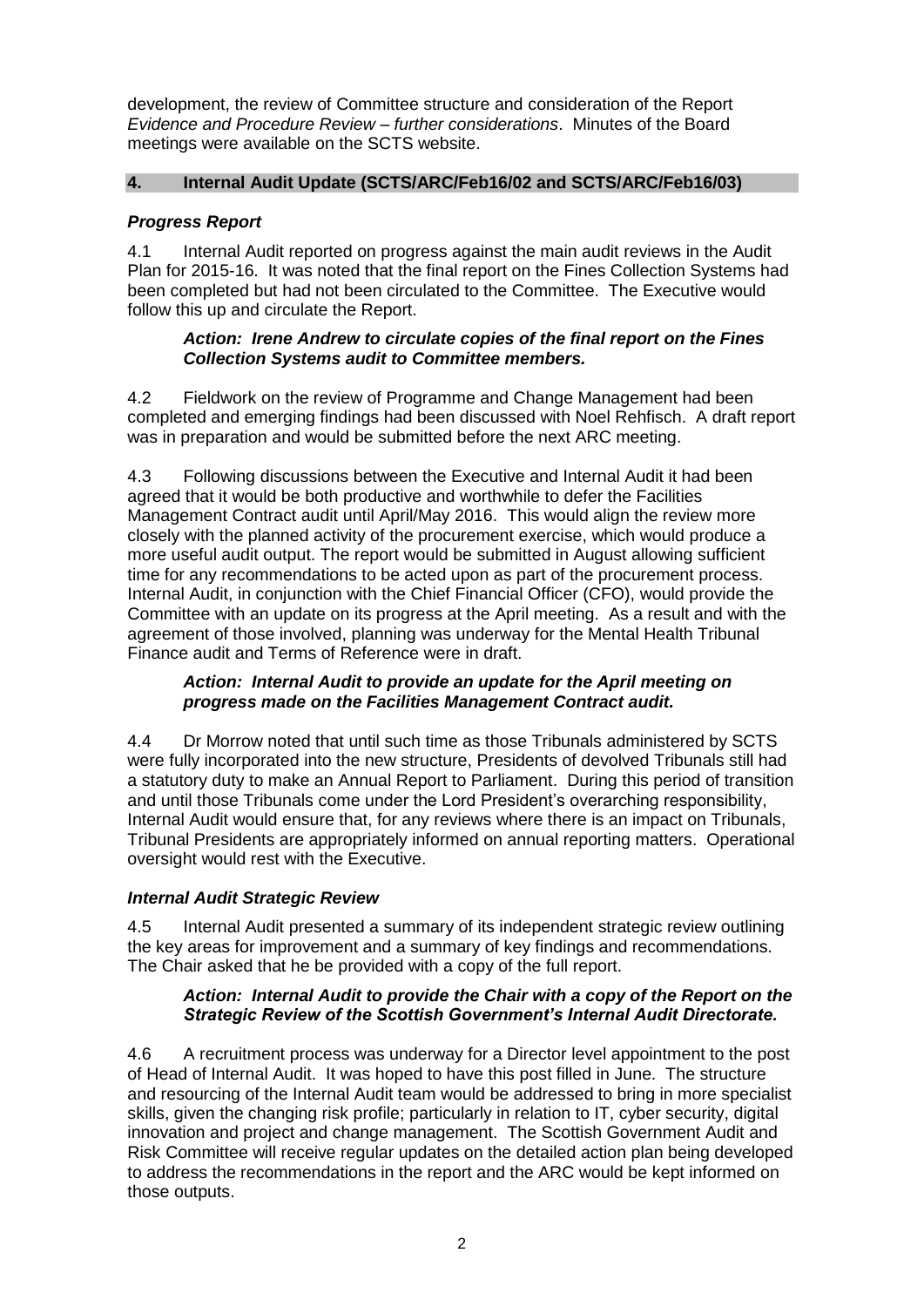4.7 There had been a number of changes in the team carrying out audits of SCTS in the last few years. The current team was building knowledge and experience of SCTS operations and the Committee asked for some assurance of continuity as Internal Audit considered its structure and resourcing options.

4.8 Internal Audit advised that the audit year would be changed from its current June to May cycle and in future would align to the financial year 1 April to 31 March. The plan for the year 2016-17 would therefore be for 10 months of audit activity.

# **5. External Audit Update (SCTS/ARC/Feb16/04)**

# *Annual Audit Plan 2015-16*

5.1 Audit Scotland presented its Annual Audit Plan and approach to its scrutiny and approval of the SCTS Annual Report and Accounts 2015-16. The Auditor General was carrying out a retendering process for 5-year Audit appointments. This meant that Audit Scotland's current provision of audit services to the SCTS would end in August 2016 when the Annual Report and Accounts had been finalised. The new auditors would be appointed and in place by May and both they and Audit Scotland would be invited to attend the August ARC meeting.

# *SCTS Board and Committee Meetings*

5.2 In August last year Audit Scotland had included in its Annual Report to the ARC a proposal that the SCTS Board consider holding at least one meeting per annum in public. This was one of the suggested steps referred to in the Government's "On Board" guidance that Boards should consider in order to ensure they demonstrated openness and transparency.

5.3 The Chair reported that the SCTS Board had discussed this proposal at its last meeting when it had been agreed that its meetings would not be held in public. In reaching its decision the Board considered that SCTS published minutes of Board and Committee meetings on its website and Corporate and Business Plans and Annual Reports and Accounts were routinely published and communicated to a wide range of interested parties. Consultations on matters of public interest were published and engagement included public meetings held across the country to discuss issues of general interest. The Board would give further consideration to the possibility of holding an annual open meeting.

# **6. Annual Report on Whistleblowing (SCTS/ARC/Feb16/12)**

6.1 The Executive presented its annual report on the SCTS Whistleblowing Policy and confirmed that no instances had been raised under the policy in 2015. Cabinet Office had updated its guidance last year and the SCTS policy had been updated to reflect the changes made.

6.2 The Committee noted that the Chair of the SCTS People Committee had agreed to act as the lead Board member on whistleblowing and the Deputy Chair had agreed to discharge that role in the event the Chair was unavailable. An annual report on whistleblowing would be added to the ARC Core Work Plan and an entry would be made in the SCTS Annual Report and Accounts confirming the policy had been reviewed during this financial year.

# **7. Any Other Business**

# *Deep Dive Sessions*

7.1 The Chair invited Audit Scotland and Internal Audit to stay for the deep dive session after this and future post-meeting sessions if they would find them helpful.